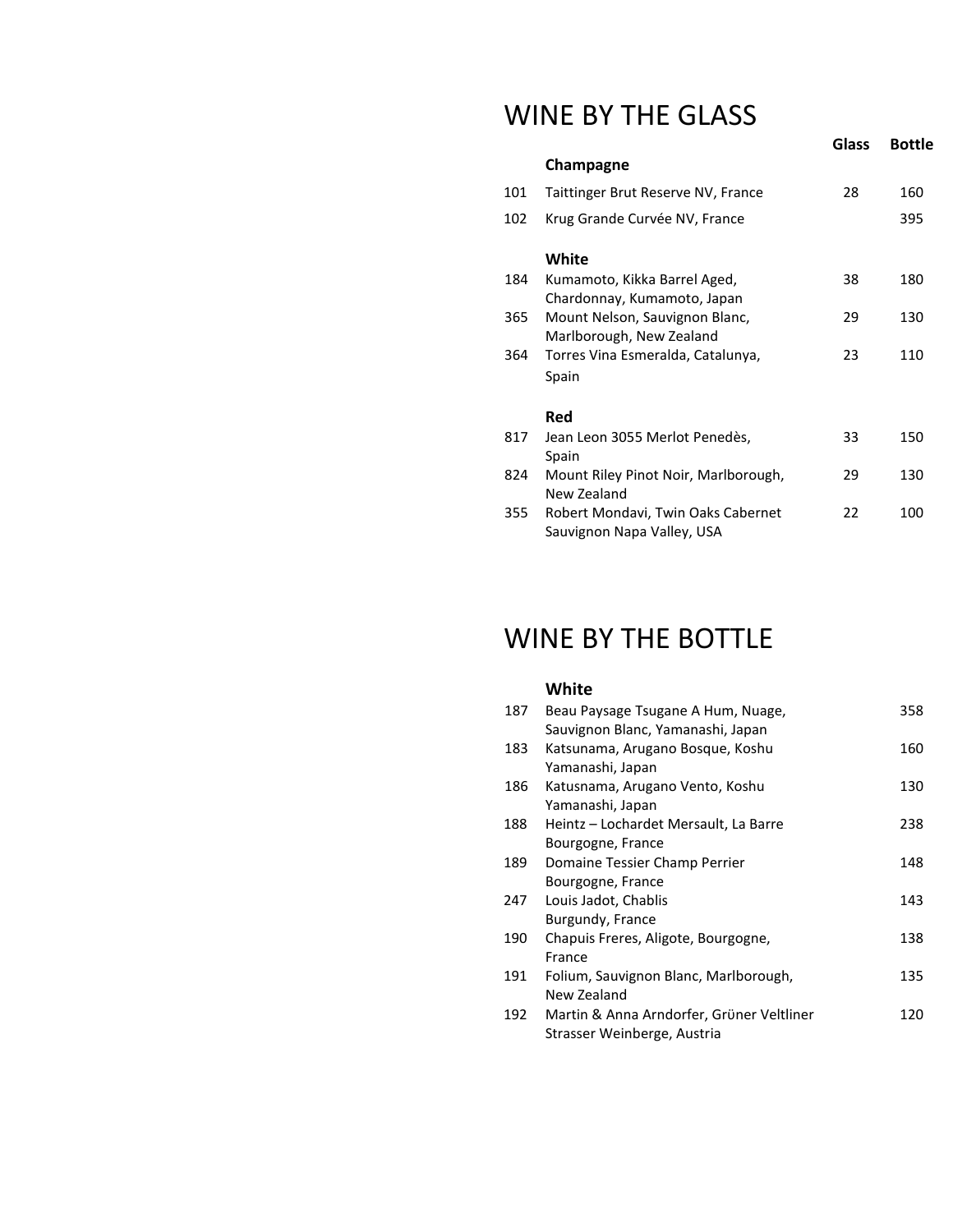|     | Red                                    | <b>Bottle</b> |
|-----|----------------------------------------|---------------|
| 181 | Marufuji, Domaine Rubaiyat             | 350           |
|     | Yamanashi, Japan                       |               |
| 182 | Marufuji, Petit Domaine Rubaiyat       | 270           |
|     | Yamanashi, Japan                       |               |
| 185 | Kumamoto Barrel Aged, Muscat Bailey A, | 160           |
|     | Kumamoto, Japan                        |               |
| 290 | Heintz - Lochardet Pommard,            | 348           |
|     | "Clos des Poutures", 1er Cru, France   |               |
| 291 | Michel Guignier Fleurie, "Au bon Grès" | 153           |
|     | Beaujolais, France                     |               |
| 600 | Château Béchereau, Lalande de Pomerol  | 143           |
|     | Bordeaux, France                       |               |
| 292 | Vignoble Des 2 Lunes, Lune Noire,      | 136           |
|     | Pinot Noir, Alsace, France             |               |
| 816 | Torres Altos Ibericos, Crianza         | 120           |
|     | Rioja, Spain                           |               |
| 293 | Jauma, "Like Raindrops" Grenache,      | 158           |
|     | Mclaren Vale, Australia                |               |

## BEER **Kirin Draught**

| <b>Kirin Draught</b> |    |
|----------------------|----|
| Half pint            | 13 |
| Full pint            | 23 |
|                      |    |
| <b>Bottle</b>        |    |
| Tiger                | 14 |
| $C$ uinness          | 1C |

| Guinness | 16 |
|----------|----|
| Sapporo  | 16 |
| Asahi    | 15 |

# SPIRITS

| <b>Japanese Whiskey</b> | 45ml | <b>Bottle</b> |
|-------------------------|------|---------------|
| Yamazaki 12 yrs         | 60   | 800           |
| Hakushu 12 yrs          | 60   | 800           |
| Hibiki 17 yrs           | 160  | 2500          |
| Japanese Shochu         |      |               |
| Tomino Housan (Imo)     | 18   | 160           |
| Umeshu                  |      |               |
| Hyakunen Umeshu         | 20   | 200           |
| Umenishiki No Umeshu    | 18   | 180           |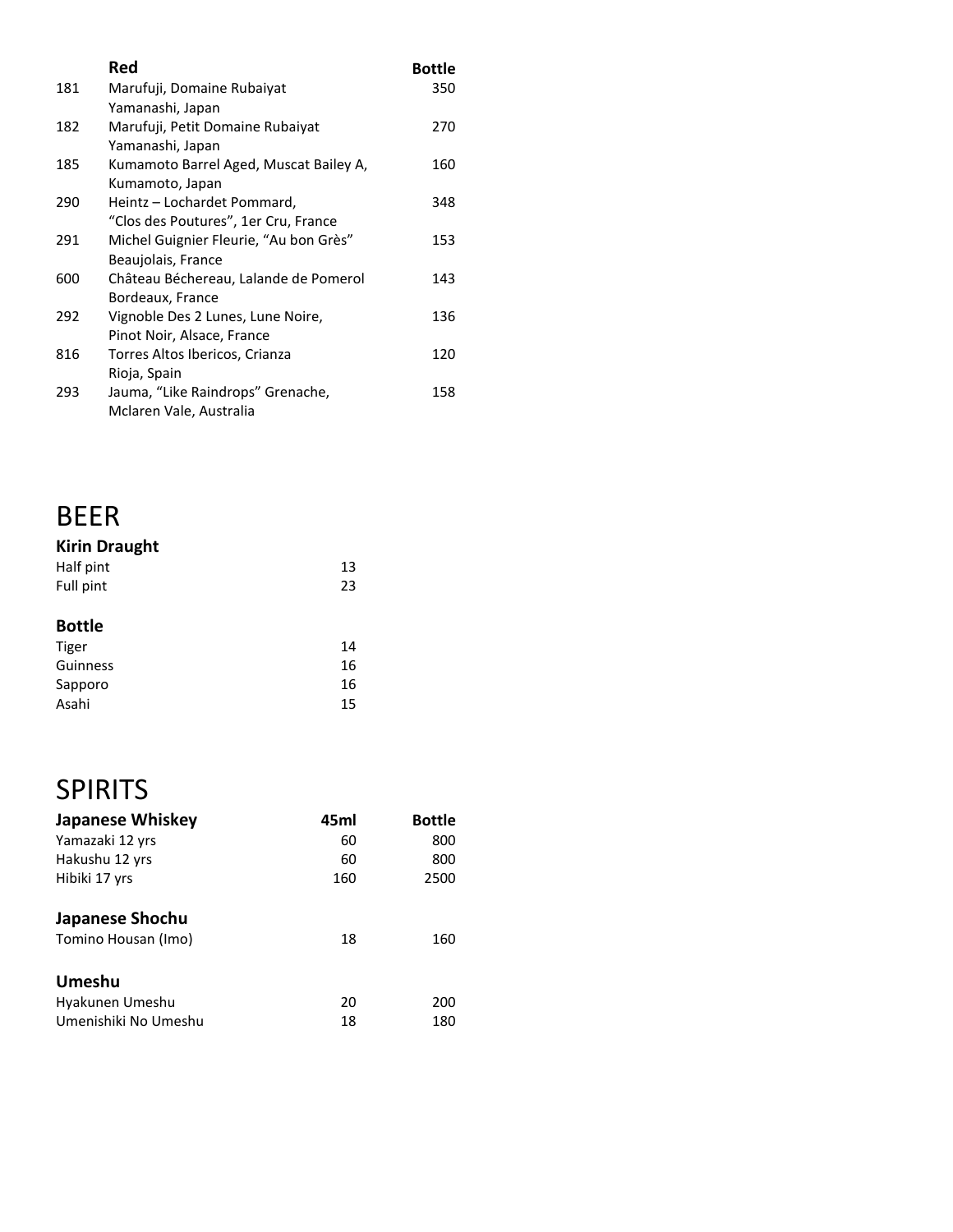## SPIRITS

| Whiskey            | 45ml |
|--------------------|------|
| Jim Beam           | 16   |
| Jack Daniels       | 18   |
| Chivas Regal 12yrs | 24   |
| The Macallan 18yrs | 50   |
| Vodka              |      |
| Smirnoff Black     | 16   |
| Absolut            | 16   |
| Belverdere         | 20   |
| Grey Goose         | 26   |
| Gin                |      |
| Gordons            | 16   |
| Beefeater          | 16   |
| Bombay Sapphire    | 18   |
| Tangueray          | 22   |

## **Rum/Cognac**

| <b>Barcardi Superior</b> | 16 |
|--------------------------|----|
| Myers                    | 18 |
| Mount Gay                | 18 |
| <b>Hennessy VSOP</b>     | 30 |

## SAKE

| <b>House Sake</b>                                                |         | Carafe | 300ml | 720ml |
|------------------------------------------------------------------|---------|--------|-------|-------|
| Mikuni Sake                                                      | Niigata |        |       |       |
| Junmai Ginio                                                     |         | 44     | 65    | 135   |
| Sake is light with a mild yet delicious hint of floral and fruit |         |        |       |       |

| <b>Sweet Sake</b>                                                     | 60ml | <b>Bottle</b> |
|-----------------------------------------------------------------------|------|---------------|
| <b>Strawberry Nigori</b> Fukushima                                    |      |               |
| Natural flavored sake                                                 | 15   | 50.           |
| Combination of full-bodied unfiltered sake with sweet<br>strawberries |      |               |

**Yuzu Aladdin** Fukushima 15 50 Natural flavored sake *Light, refreshing citrus sake, great as an aperitif*

|           | Carafe | 360ml | 720ml                                                               |
|-----------|--------|-------|---------------------------------------------------------------------|
| Yamaguchi |        |       |                                                                     |
|           | 110    | 200   | 350                                                                 |
|           |        |       |                                                                     |
|           |        |       |                                                                     |
|           |        |       | Fruity and refreshing sake. Pairs well with sweets, such as vanilla |

**Dassai 23** Yamaguchi Junmai Daiginjo 98 170 315 *Aromas and flavors of melon and pineapple. Vibrant, fruity and medium-body sake*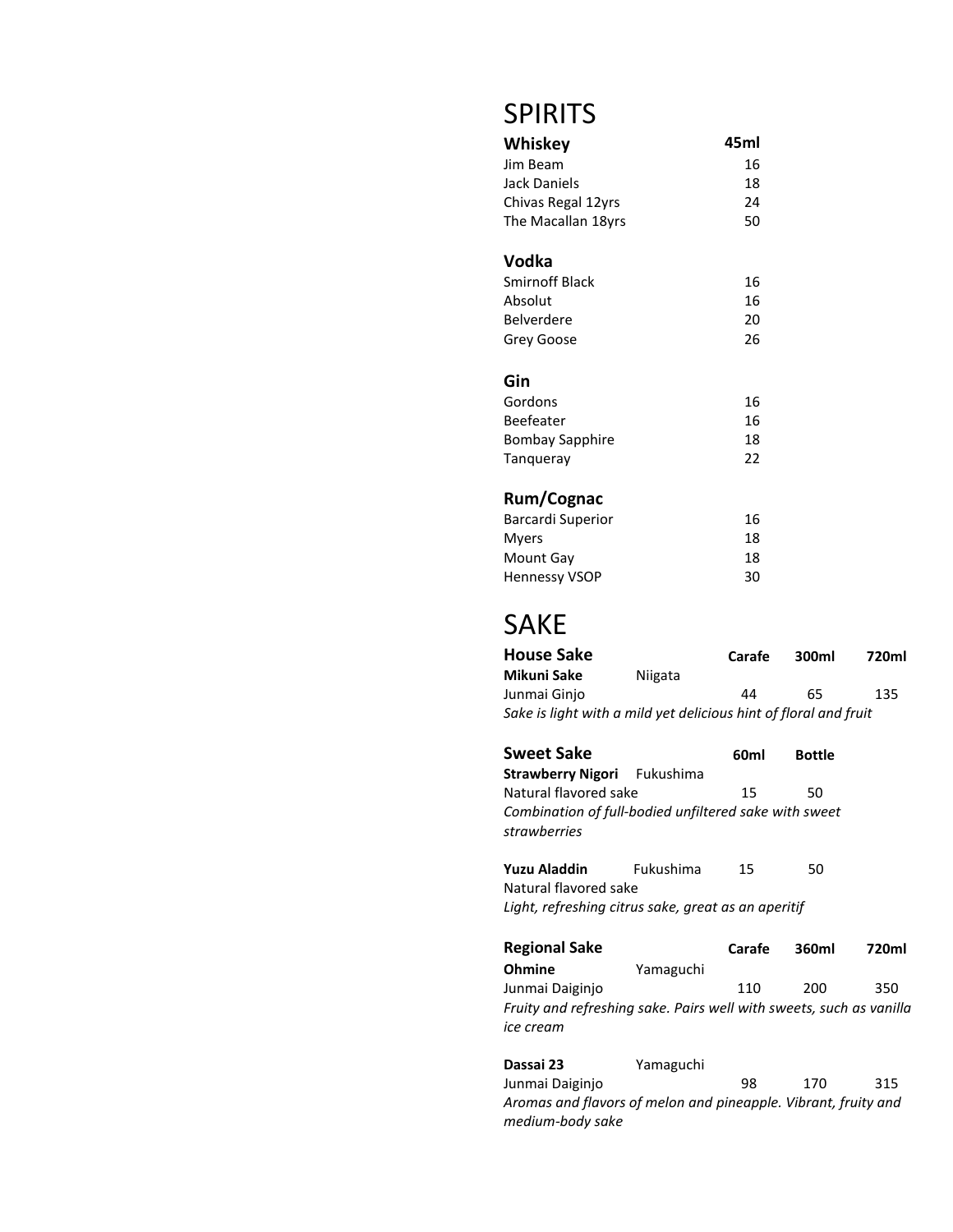|                                                                                                      | Carafe | 360ml | 720ml |
|------------------------------------------------------------------------------------------------------|--------|-------|-------|
| Tamanohikari<br>Kvoto                                                                                |        |       |       |
| Junmai Daiginjo                                                                                      | 68     | 120   | 218   |
| Fruitiness from nuts, bananas and pears, Tamanohikari ends with<br>dryness in the back of the throat |        |       |       |
| . .                                                                                                  |        |       |       |

| <b>Homare Black</b> |  |
|---------------------|--|
|---------------------|--|

**Label** Fukushima Junmai Daiginjo 58 110 210 *Dry and fruity sake with elegant sweetness and rich fullness. Homare Sake brewery has won 13 gold medals at Japanese sake competitions, with the Junmai Daiginjo clinching the Champion sake prize at the prestigious International Wine Challenge 2015.*

**Onna Nakase** Shizuoka Junmai Daiginjo  $52$  90 165 *The name of this sake translates to "Makes women cry" as the complexity and drinkability of this sake is second to none. Traces of raisins, dry figs and vanilla, along with overly ripe fruits can be found in this special sake.*

| Dassai 50                                                       | Yamaguchi |    |     |     |
|-----------------------------------------------------------------|-----------|----|-----|-----|
| Junmai Daiginjo                                                 |           | 48 | 85. | 155 |
| Smooth drink without the rough rice taste. Highly complex taste |           |    |     |     |
| with light, fruity aroma                                        |           |    |     |     |

| <b>Minami</b>                                           | Kochi |    |     |     |
|---------------------------------------------------------|-------|----|-----|-----|
| Junmai Ginjo                                            |       | 54 | 100 | 170 |
| Gorgeous scent, clean and juicy scuntiny. Dry finishing |       |    |     |     |

| <b>Tatsumigura</b>                              | Fukushima |    |    |     |
|-------------------------------------------------|-----------|----|----|-----|
| Junmai Ginjo                                    |           | 44 | 85 | 130 |
| Green apple, pear and citron liquor rice flavor |           |    |    |     |

| <b>Kikusui</b>             | Niigata                                                      |    |    |     |
|----------------------------|--------------------------------------------------------------|----|----|-----|
| Junmai Ginjo               |                                                              | 44 | 75 | 130 |
|                            | Slightly fruity with hints of citrus and persimmons. Smooth  |    |    |     |
|                            | beginning with a gradual thickening viscosity that ends in a |    |    |     |
| slightly salty aftertaste. |                                                              |    |    |     |

**Mutsu Hassen** Aomori

Tokubetsu Junmai 45 85 140 *Light bodied, complex aromatics from figs, bananas and daffodils on the finish*

#### **Daishichi**

| (Hot/Cold)                                                                                                                                          | Fukushima |    |    |     |
|-----------------------------------------------------------------------------------------------------------------------------------------------------|-----------|----|----|-----|
| Junmai Kimoto                                                                                                                                       |           | 40 | 75 | 130 |
| Best appreciated at room temperature or slightly warmer. The<br>sake complements any food but particularly creamy dishes with a<br>aentle richness. |           |    |    |     |

| <b>Onikoroshi</b>                                    | Shizuoka |    |    |     |
|------------------------------------------------------|----------|----|----|-----|
| Genshu Honjozo                                       |          | 44 | 75 | 125 |
| Very dry attack backed with pleasant alcohol feeling |          |    |    |     |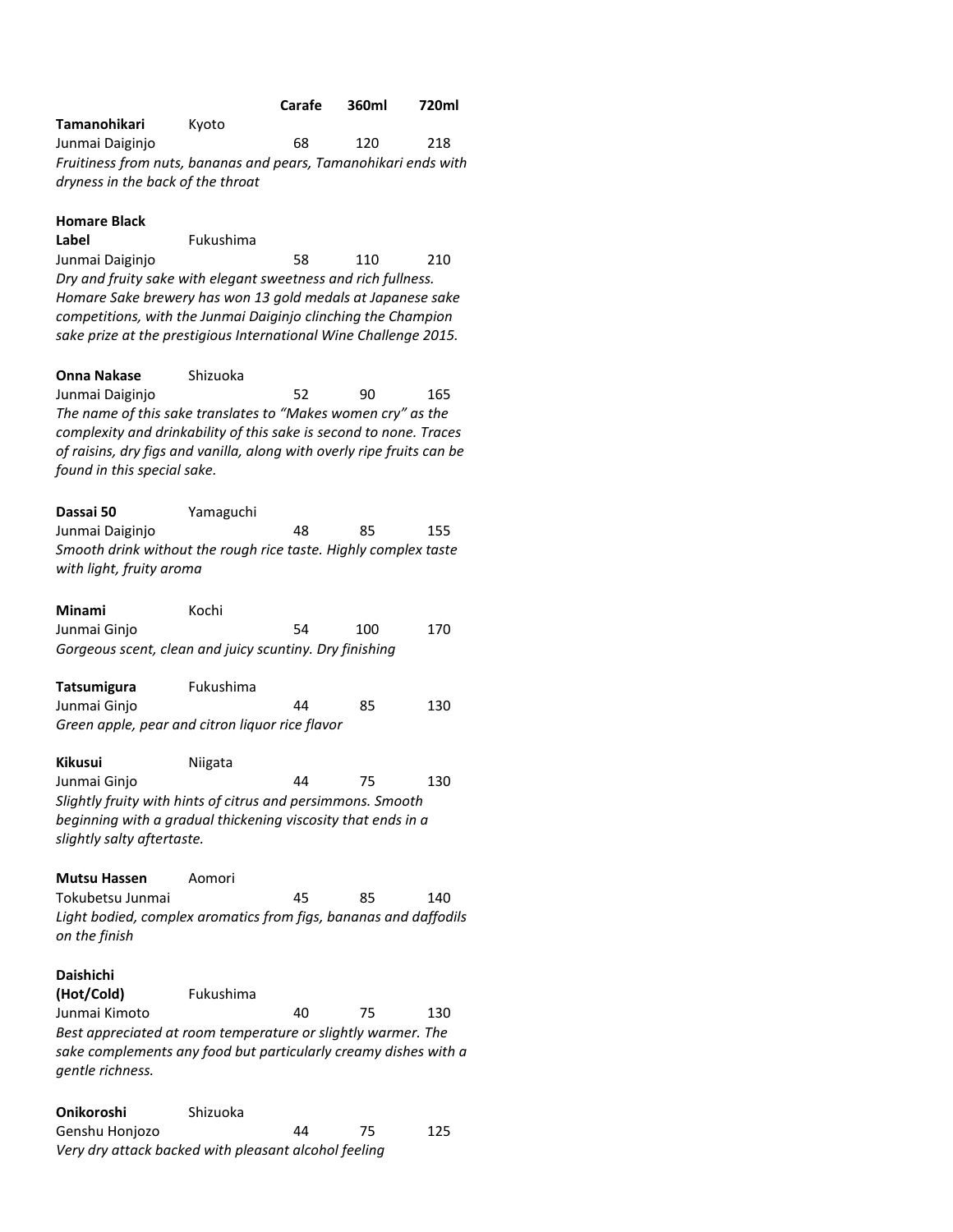## MINERAL

| Acqua Panna 720ml    | 12 |
|----------------------|----|
| San Pellegrino 500ml | 10 |
| Nordag Fresh Water   | 3  |

# SOFT DRINKS

| Coke                | 8 |
|---------------------|---|
| Coke Light          | 8 |
| Sprite              | 8 |
| Ginger Ale          | 8 |
| <b>Bitter Lemon</b> | 8 |
| Soda / Tonic Water  | Զ |

# **JUICES**<br>Seasonal Juice

| Seasonal Juices | 14 |
|-----------------|----|
|                 |    |

# **COFFEE**

| Americano         | 8 |
|-------------------|---|
| Cappuccino        | 8 |
| <b>Flat White</b> | 8 |
| Latte             | 8 |
| Espresso (S)      | 8 |
| Espresso (D)      | q |

# TEA

| Japanese Tea      | 5  |
|-------------------|----|
| (Hot or Cold)     |    |
| English Breakfast |    |
| Earl Grey         |    |
| Chamomile         |    |
| Jasmine           | 7  |
| Mint              | 7  |
| Ice Lemon Tea     | 10 |